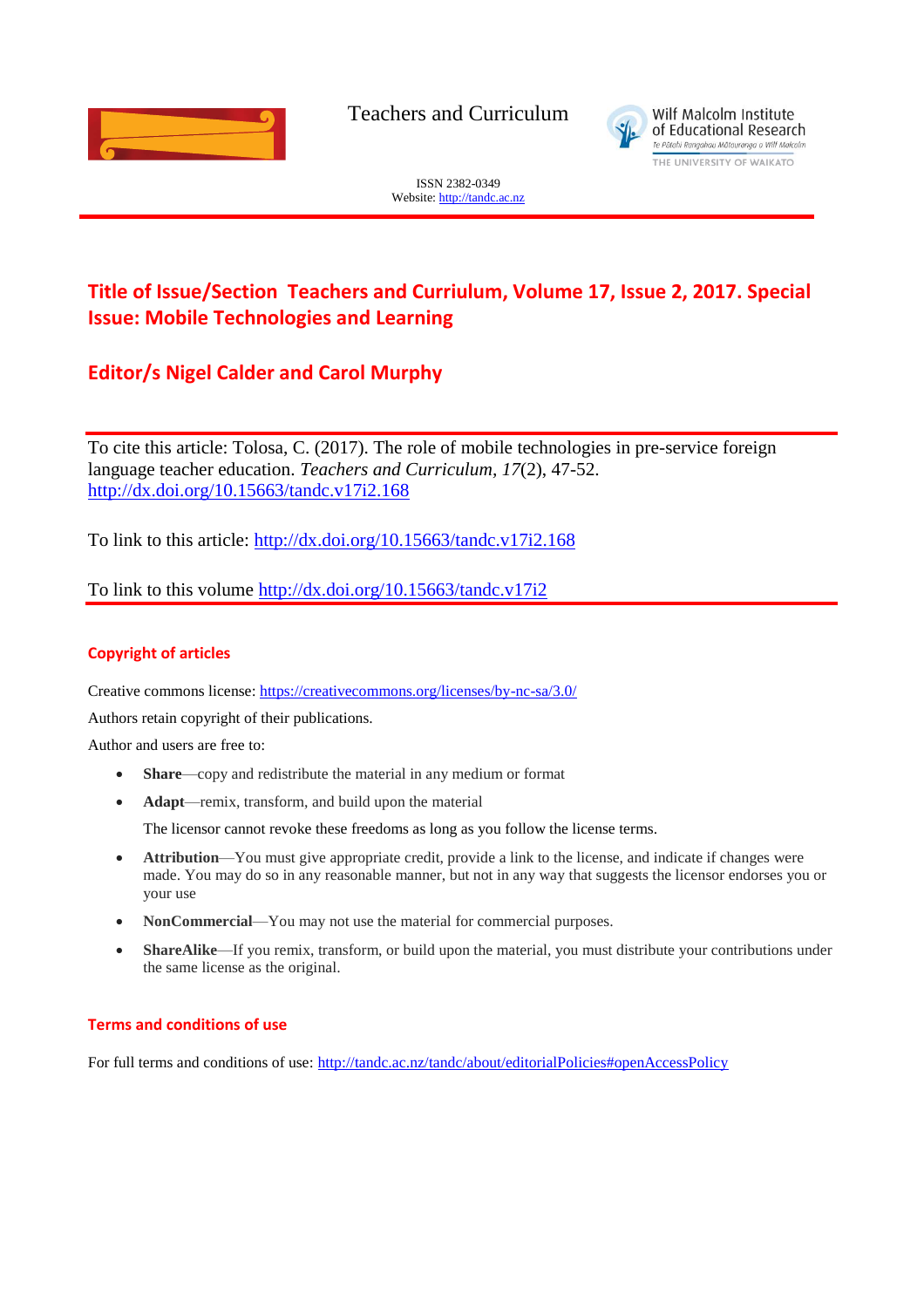## **THE ROLE OF MOBILE TECHNOLOGIES IN PRE-SERVICE FOREIGN LANGUAGE TEACHER EDUCATION**

## **CONSTANZA TOLOSA**

*University of Auckland New Zealand*

#### **Abstract**

*Pre-service teacher education plays a pivotal role in ensuring that future teachers are prepared to integrate technology effectively to their teaching. One way of improving readiness in future teachers is integrating mobile technologies to discipline-specific teacher education courses. This article presents three case studies drawn from exploratory research carried out in a year-long course that used an 'experiential approach' to teacher education. Accordingly, pre-service teachers of foreign*  languages used iPads to support both learning to teach languages and learning to integrate *technology to their teaching. The cases illustrate the complexities of integrating technology to learning to teach. Although situated on a foreign language teacher education context, findings of this article have implications for other sectors as mobile technologies become ubiquitous in classrooms everywhere.* 

### **Keywords**

iPads; foreign language teacher education; experiential learning

#### **Introduction**

The spread of mobile devices has prompted calls for greater integration of technology to everyday teaching and learning across all educational sectors. In New Zealand the government has invested in infrastructure to guarantee connectivity to all schools (Davis, 2011) and has prioritised technology for learning (Ministry of Education, 2014) with a number of initiatives for learners, communities and teachers. One sector that has received less attention in the numerous initiatives is teacher education. If teachers are seen as the drivers of innovations in classrooms, then pre-service teacher education plays a pivotal role in ensuring that future teachers are prepared to integrate technology (including mobile technologies) to their teaching. One way of improving readiness in future teachers is to integrate mobile technologies to discipline-specific teacher education courses (Hubbard, 2013). One such course is the context of the study reported in this article.

This article presents three case studies drawn from exploratory research carried out in a year-long course that used an 'experiential approach' to teacher education (Hoven, 2007) where pre-service teachers of foreign languages used iPads to support both learning to teach languages and learning to integrate technology to their teaching.

#### **Teacher education and the integration of technology to teaching**

In an already crowded curriculum, teacher education programmes are juggling to respond to demands on different fronts to prepare future teachers to integrate technology effectively in to their teaching (OECD, 2012). The integration of technology to teaching is a multifaceted and complex undertaking that requires a revised view of the knowledge and the skills required by pre-service teachers. As Warschauer (2011) noted, "[learning to use technology] involves not only the development of teachers' technical skill, but also an evolution of their ideas about teaching and learning" (p. 107). Similarly, Blake (2008) asserted that teacher education should progress from "a computer functional competence (knowing how to use the tools) toward both a critical competence (realizing what the tools are good for) and then, finally, to a rhetorical competence (understanding how these tools will help transform the learning environment)" (p. xv). Parallel to shifts in teacher education models, addressing this range of expectations requires a move away from a purely skills-based model of the

Corresponding author Email address: Constanza Tolosa c.tolosa@auckland.ac.nz ISSN: 2382-0349 Pages 47–52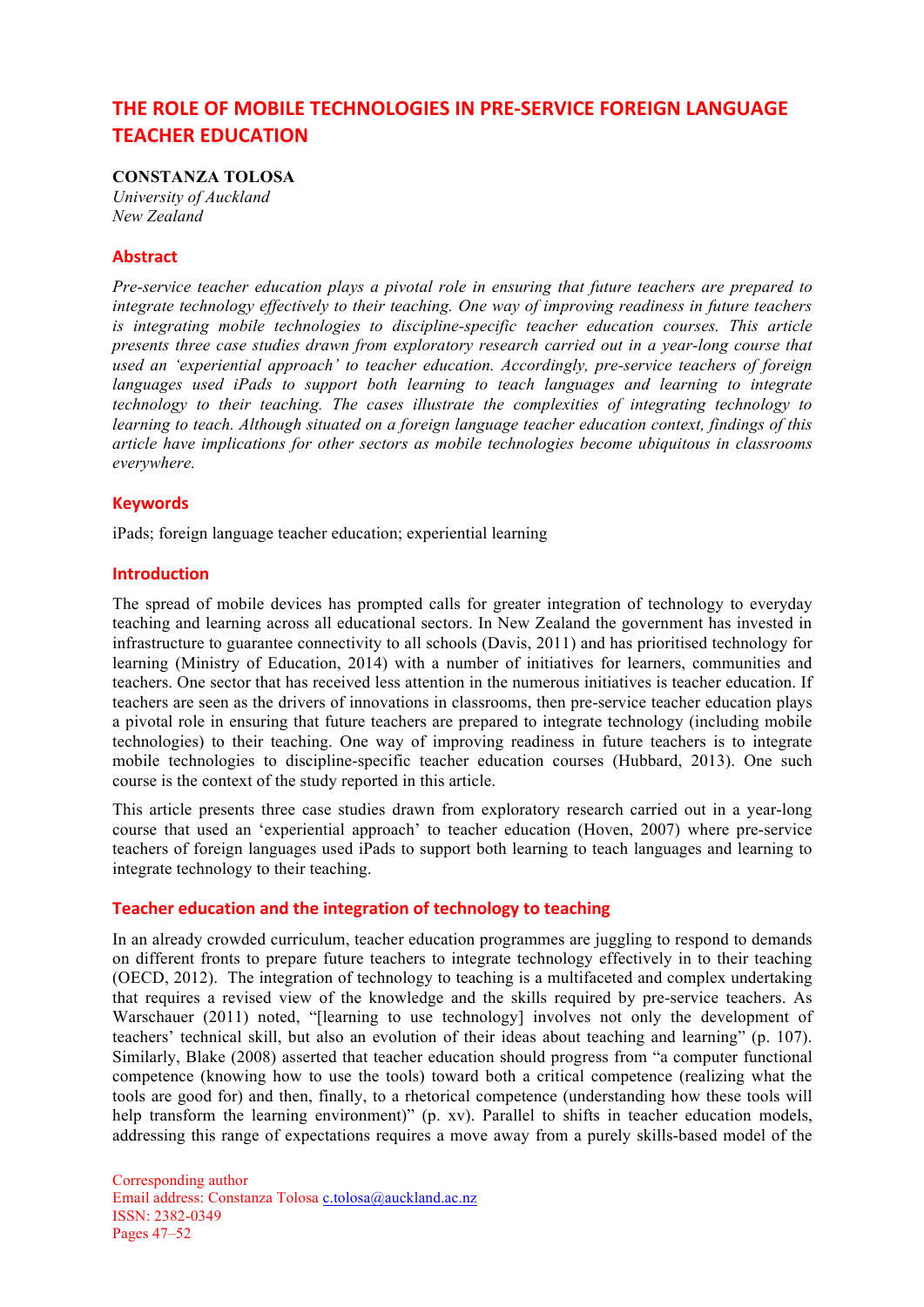use of technology in teacher education to one where future teachers experience modelling of effective uses and practices in technology use (Hoven, 2007). In addition to modelling, student teachers should be provided with opportunities to reflect individually and collectively on their experiences as learners and as teachers of a particular curricular area (Farrell, 2016; Wright, 2010).

Of particular interest for this article, mobile devices and Web 2.0 technologies have changed the pedagogical landscape of language learning and teaching (Kukulska-Hulme, 2009). According to Kern (2006), technology plays three key roles in foreign language education. First, technology can be used as a tutor where individuals can learn the language independently. Second, technology is a tool to access a myriad of platforms and resources. And thirdly, technology is a medium where learners network with peers and exchange information and artefacts, ultimately producing content and knowledge that may not have been possible otherwise (Pachler, Bachmair, & Cook, 2010; Wright, 2010).

Developing a programme for future teachers of foreign languages that prepares them for a pedagogically sound integration of technology to their emerging language teaching practices is therefore a complex undertaking. Research is needed to document how pre-service teachers deal with these complexities during their teacher education programme. With this need in mind, this article reports on the experiences of three pre-service teachers of foreign languages.

## **Context**

The research presented here is part of a wider project where four teacher educators at a faculty of education investigated the use of mobile technologies in their courses across various curricular areas (Tolosa, Garbett, Heap, & Ovens, 2016). The project was motivated by faculty-wide initiatives to promote the use of mobile technologies including availability of sets of iPads in several classrooms. Data reported in this article were collected from a one-year course for pre-service students of languages. The course is organised in 18 two-hour weekly sessions spread over the year on the weeks that the students are on campus. In the intervening weeks, the students go to schools for supervised practicum placements.

Before the availability of iPads, the course included some technology, mainly used by the lecturer, with isolated instances of use of technology tools by the student teachers. With the availability of iPad sets in the classrooms, the course was re-designed to include learning with the mobile devices. The iPads were used during all class sessions for different tasks from taking notes and accessing the Learning Management System to participating in interactive and collaborative tasks as well as creating teaching resources. This format placed the student teachers in the role of learners as they experienced the use of the mobile technologies to learn to teach languages.

## **Methodology**

## *Research questions*

Two over-arching research questions were posed for the wider project: How does the use of mobile technologies enhance teaching and learning? And how do student teachers use mobile technologies to provide feedback on their learning? This paper addresses the first over-arching question and specifically aims to document how student teachers deal with the complexities of a pedagogically sound integration of technology to the teaching of languages.

## *Participants*

Following the university's ethics protocols, all the students from the *Teaching Languages in Schools*  course (*n*= 26) were invited to participate in the study. Twenty-two students volunteered to participate in the study; from those, five volunteered to be interviewed at the end of the course. For the purposes of this article, three cases were selected. The purposive selection of the three pre-service teachers was done based on the contrasting descriptions of their learning experience during the end of the year interviews.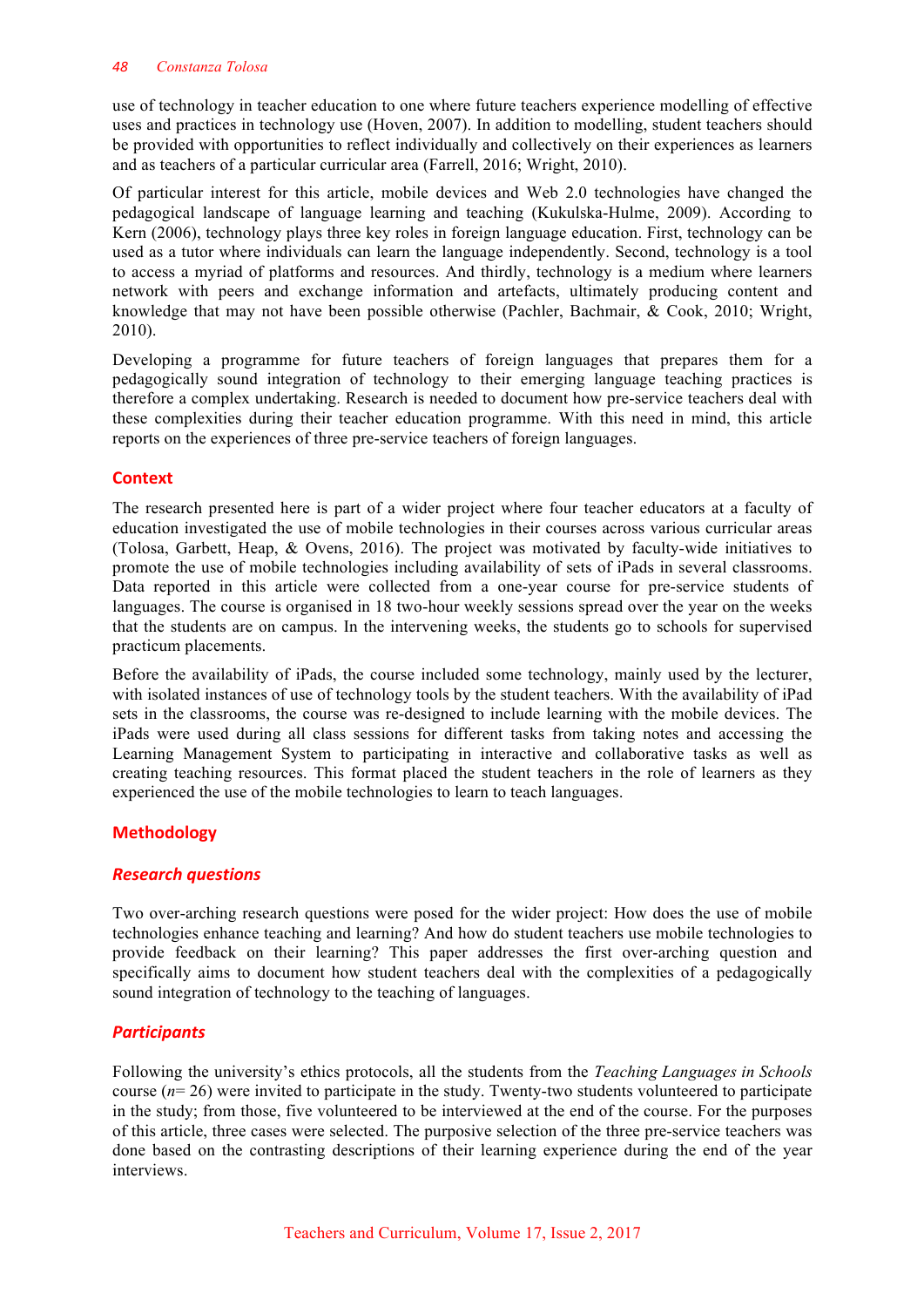#### *Data collected*

Three different sets of data were collected for the wider project. One set of data was collected anonymously: a technology-use questionnaire and an end-of-course evaluation yielding both quantitative and qualitative data. A second set of non-anonymous data included students' reflections, a critical-incident questionnaire (Brookfield, 1995), relevant classwork and an assessment task where students designed three technology resources. The last set of data consisted of semi-structured interviews conducted at the end of the course with five volunteer participants. From all the data collected during the year, the data analysed for this paper consisted of feedback provided in emails to the lecturer, responses to the Critical Incident Questionnaire (a structured reflective piece to collect feedback from the students in their learning experience), and semi-structured interviews at the end of the semester. After a brief section that describes the three pre-service teachers, findings are organised chronologically at three different moments during the academic year. Given space limitations, the excerpts from the participants' data consist only of explicit mention of the iPads.

#### **5. Findings**

#### **Description of the pre-service teachers (all names are pseudonyms)**

Emma was a pre-service teacher of French who felt quite comfortable with technology before starting the programme. She owned a laptop and a smartphone but had no experience with tablets. Julie, a native speaker of French, had immigrated to New Zealand four years before entering the teaching programme. She was interested in technology although did not describe herself as a confident user. She worked mostly on a desktop at home and had a smartphone. Before entering the programme, John had lived two years in China where he learned Mandarin Chinese. He decided to be a teacher of Chinese and described his knowledge of technology as beginner. He used desktops at home and the library and had a basic mobile phone.

#### *Beginning of the year*

Since most of the pre-service teachers in the class were new to using iPads, the first part of the course focused on developing the skills to use the technology, and the initial tasks were starting to put the preservice teachers in the learners' place so that they experienced some of the pedagogical uses of the technology. For example, in one of the initial tasks, the student teachers were asked to create a Padlet wall where they introduced themselves in the target language both in writing and with a short video. They also practised their language skills in popular platforms for language tutorials and games (e.g., Quia). After each of these tasks, the class would reflect how each tool can be used in their own teaching and what language content or language skill can be taught with those tools. Comments from the three participants indicate that they are starting to see the connections between the theoretical aspect of the course and their future practice.

After five two-hour sessions the pre-service teachers were asked to email the lecturer with formative feedback about the course, and in particular about the use of the iPads. What follows are excerpts of the emails from the three participants, in particular about the use of the iPads and teaching (breaks in the teachers' text are signalled with …).

*Emma:* I enjoyed working with the iPads obviously and have found useful learning about AirPlay and some of the apps for languages … I like that you take examples of what we do [with the iPads] and relate it to real language classes.

*Julie:* I liked how we had access to iPads and learned how we could do voice and video recording … I think it's important to progress forward with technology since the majority of the students we will be working with will be quite proficient, if not more so than ourselves!

*John:* The use of the iPads was at first a bit scary for me because I have not yet familiarised myself with the latest technology but I am glad I am up-skilling because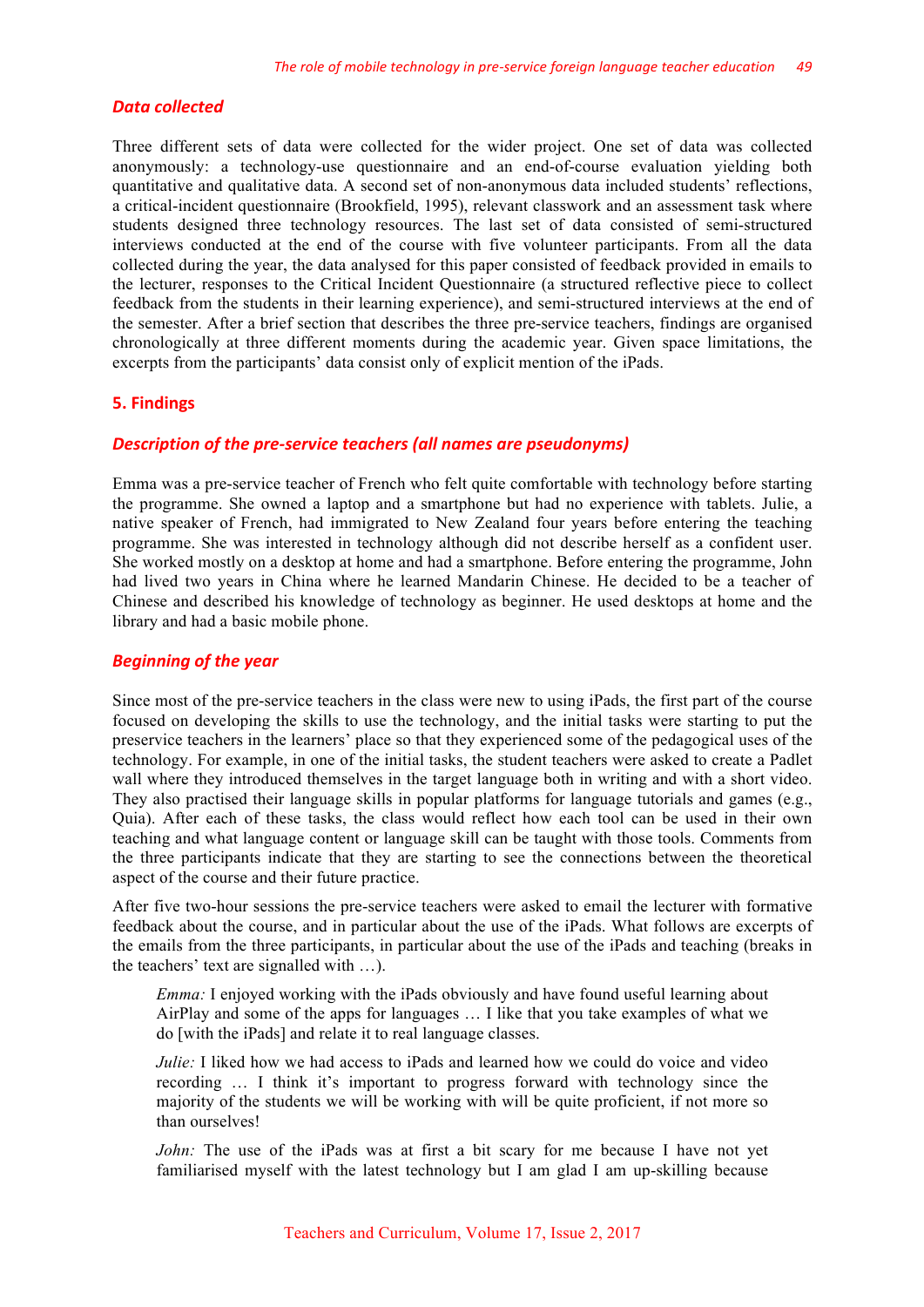#### *50 Constanza Tolosa*

schools may be using them … The activities, such as the cooperative learning tasks, are quite effective to see where I am with my Chinese abilities.

As seen in the comments above, at the initial stage of the course the three pre-service teachers seemed to be in discovery mode, recognising the value of learning to use the iPads in preparation for their future jobs in schools and the possible mismatches between what they know and what their students in schools may know about technology. Both Emma and Julie enjoyed working with the iPads while John seemed apprehensive yet willing to learn.

## *Mid-year*

Between the two practicum placements there were four sessions where the student teachers worked with the iPads extensively, moving to using the technology as a tool and as a medium (Kern, 2006) in their teaching. This included creating resources for their lessons, which they tested on each other alternating between being students and being teachers, giving feedback to each other as they would ask the students to do it in platforms such as Educreations, working in collaborative tasks and communicating with their language-specific tutors. One of the collaborative tasks aimed to support the student teachers' understanding of the challenges to intercultural language teaching. In groups per language, the student teachers had to post an image that represented a cultural stereotype in a shared space (Voicethread) and explain how they would use it pedagogically. Both the comments on Voicetheread to the selection of the image and the discussion that followed generated thoughtful reflections that would not have been possible without the experience of feeling like students while acting as teachers.

Before going to their second practicum, the pre-service teachers were asked to complete a Critical Incident Questionnaire as a way of reflecting on their learning and providing feedback to the lecturer. When asked about the moment when they were most engaged, John said, "When we were doing things that I can use in my teaching like the resources we created with the iPads." Emma liked the interaction and collaborative work with her peers: "We had so much fun doing the videos, working in the GoogleDocs and playing around with the apps." Julie liked the activities with the iPads, in particular because they brought an element of surprise to the lectures. As to when they were most distanced (question 2), John preferred the practical activities (mostly done with the iPads) whereas both Emma and Julie criticised their peers' lack of preparedness with the technical aspects of the apps. Finally, the students commented on what had surprised them about the course. John was surprised by the emphasis on technology and admitted, "I thought I was coming to learn how to teach Chinese. But the use of the iPads made me realise there's more to teaching than just knowing the language and the theory to teach it." Emma seemed surprised with how practical the course was. Julie's comment alludes to the experiential format: "That we were expected to learn to be teachers as we are expected to teach our future students. All the learning with the iPads was training us to see how we would do it with our students."

Answers to the questionnaire from the three participants indicate that midway through their programme they were positive about working with their peers, having practical sessions with the iPads and making stronger connections between learning to teach and learning to use technology to teach. On the other hand, there was evidence of their experiences being different with each of them realising how their own expectations were being met (or not) in the course. Answers to the last question were perhaps the most revealing of the fact that each pre-service teacher follows a different path in learning to teach and in seeing the place of technology in their teaching. John's answer indicates his realisation that learning to teach involves a combination of a number of competencies developed in different modes in the programme. Julie's comment signals her acknowledgement of the experiential approach being followed where what was done in the class was placing the group of student teachers as learners in terms of the use of technology and then they were expected to reflect on how they would use a tool or platform in their own teaching.

## *End of the year*

At the end of the year when the grades for the course were released, interviews with five of the 22 volunteer pre-service teachers took place. From the five interviewees, the three pre-service teachers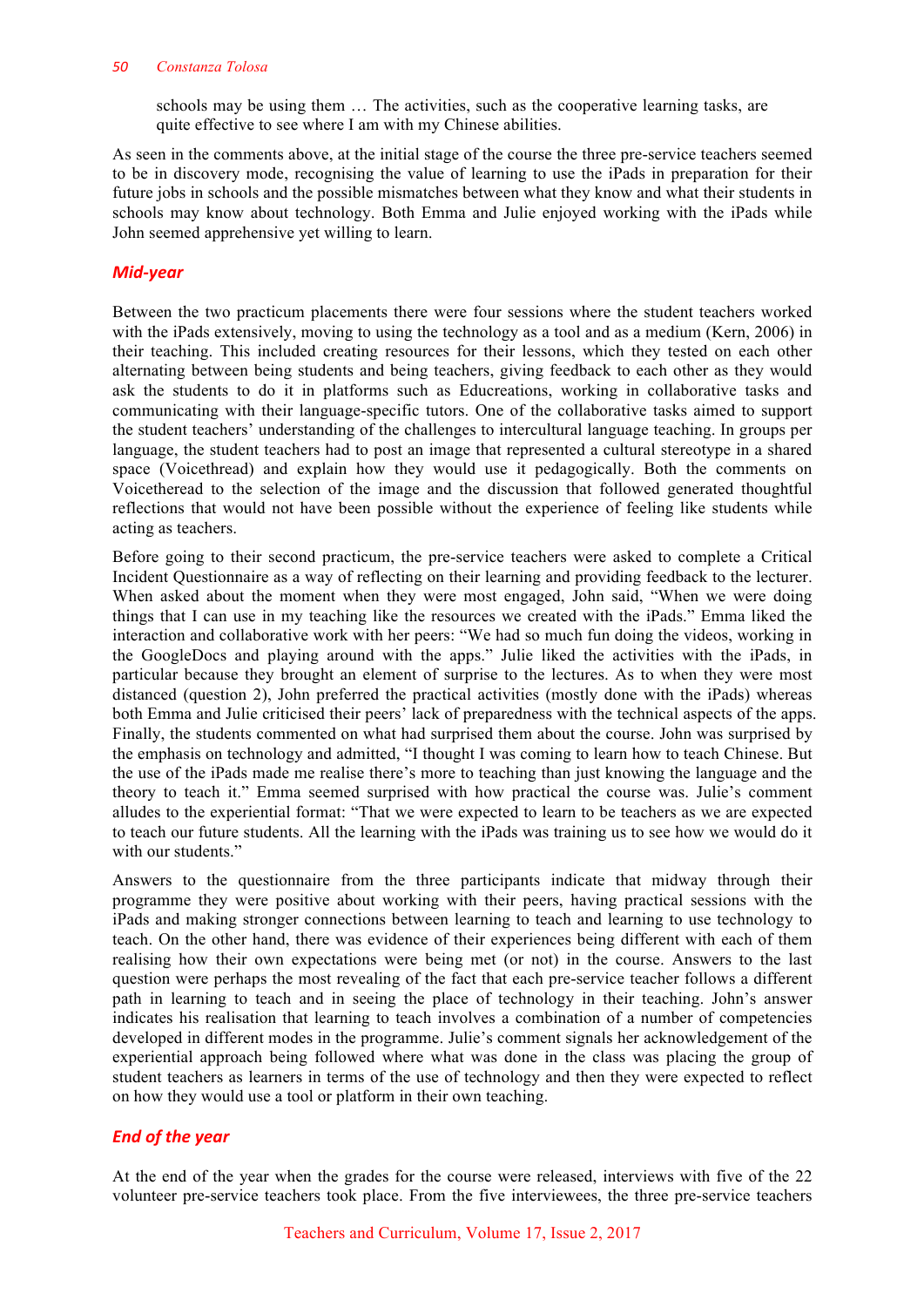were selected for this article because their answers to the question "Describe your experience this year using mobile technologies to learn to teach languages" illustrated different trajectories in the way they learned to teach languages with mobile technologies.

*Julie:* This year has definitely been a roller-coaster. There were times when I felt very confident and other times totally lost. Having to learn to use the iPads was fun and will be valuable but was also frustrating. Each app has some particular things that you have to learn and we didn't have time to learn them properly.

*John:* I'd describe my experience this year as climbing a mountain. You realise that knowing a language is really nothing compared with everything that you need to become a teacher. The last assignment felt like a breath of fresh air. Putting together everything we had learned to do [with] the three ICT resources was a great sense of accomplishment.

*Emma:* It's such a cliché, but for me the year was a journey. I thoroughly enjoyed it despite some bumps. I'm an A to Z person so was thankful that there was clarity on what we had to do and how to get there. We learned by doing. It was great. I have to say that using the iPads was an unexpected highlight and I can't wait to use everything in my teaching next year.

The interviews conducted at the end of an intense year for the pre-service teachers indicate three different experiences. Each teacher used a different image (roller-coaster, climbing a mountain, journey) to describe how they summed up their experience during the year using the iPads. The three different trajectories were indicative of the competing demands in pre-service teachers who in a year need to develop competencies in a number of domains, making these journeys difficult to synthesise.

### **Conclusion**

The structure of the course used for this study allowed the pre-service teachers to learn how to use mobile technologies within their specific curricular area. This 'experiential' approach of learning by doing (Hoven, 2007) put the pre-service teachers in the role of learners who experienced learning *with* the technology *about* technology, as well as about foreign language teaching. This allowed them to go beyond awareness of what they can do with the mobile devices to identifying how to best use them for their teaching. Excerpts from data collected by the three selected preservice teachers illustrated how their ideas about teaching and learning evolved (Warschauer, 2011) albeit differently for each of them. Their initial concern about technical aspects gave way to understanding how the technology could be used for teaching. The fact that the format of the course promoted reflection on their contextualised experiences in their curricular area (Farrell, 2016) meant that the integration of technology to language teaching was meaningful and situated.

As the year progressed, the uses of the iPads moved from isolated skills to sites of communication and collaboration (Kern, 2006). The pre-service teachers worked together with the iPads and learned from each other while they made individual connections between what they were doing as learners and what they would eventually do as teachers (Hubbard, 2013). As future teachers and users of different technologies for teaching, including mobile technologies, the participants in this study also illustrate the different positioning of teachers towards the integration of technology. Some teachers are enthusiastic about mobile technologies and embrace the opportunity to engage with new pedagogical possibilities. In contrast, other teachers are often frustrated, even daunted by the demands of new technologies to their practices and to them as learners and teachers. The last interviews in the present study provided a useful synthesis of the range of experiences of those new to mobile technologies for teaching. On one hand, teachers need more time to learn about the new technology (iPads in this case), worry about the number of new skills required when integrating mobile technologies to their practices, and often describe their learning to use the new devices as 'bumpy', alluding to unevenness and obstacles in the process. On the other hand, despite some of the limitations and new requirements often associated with innovations, some teachers find mobile technologies as a valuable opportunity for a pedagogy where all learn by doing and by reflecting on what is being done.

While mobile technologies will certainly continue to develop and change, teacher educators need to continue developing flexible and adaptive pedagogies to suit their learning environments and the demands of the education system. This study provided illustrations of the way three future teachers